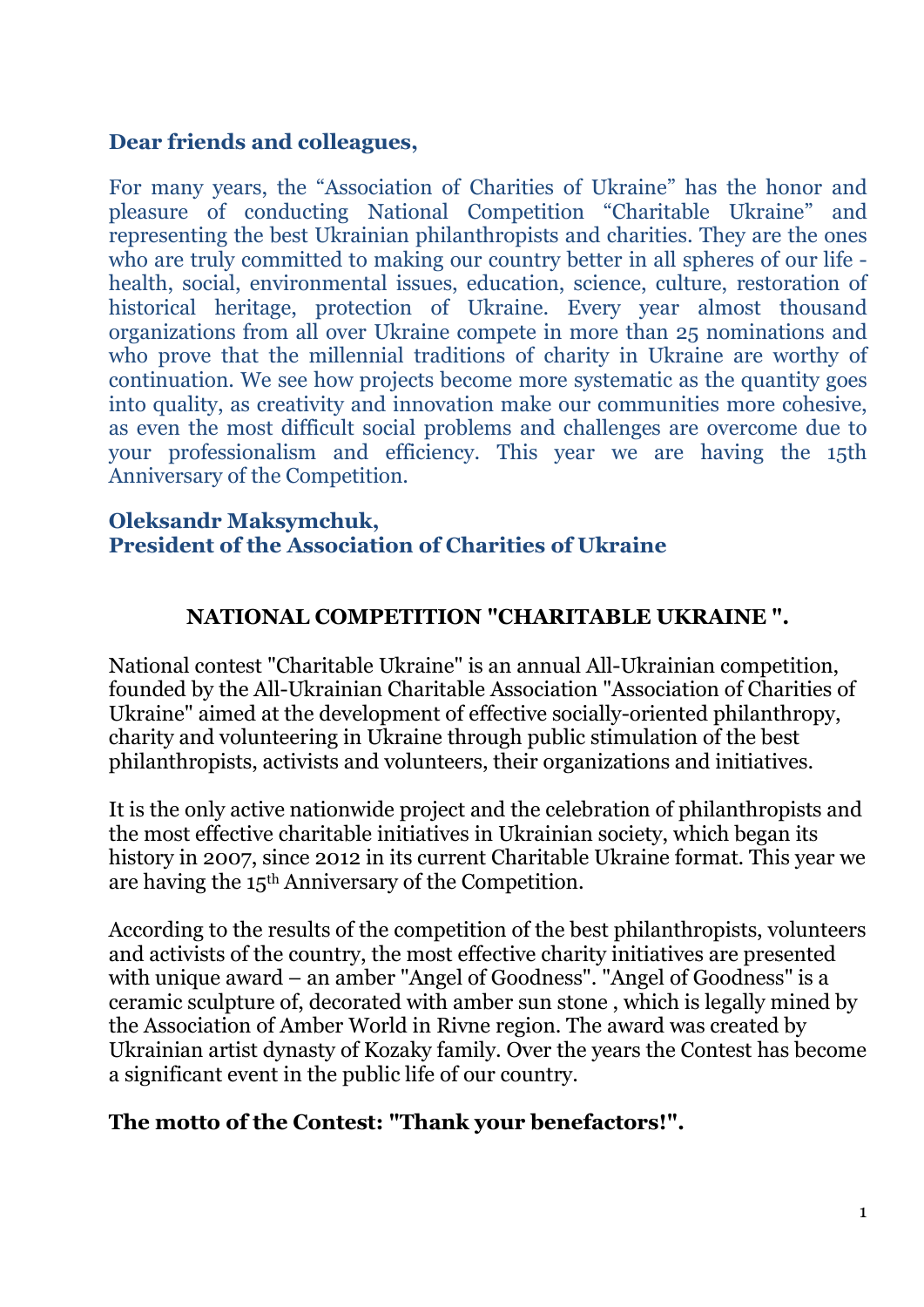The purpose of the competition: the development of effective sociallyoriented philanthropy and volunteering in Ukraine through public stimulation of the best philanthropists, activists and volunteers, their organizations and practices.

## Goals of the Competition:

1) popularization of philanthropy, activism and volunteering, their organizations and effective practices;

2) celebration of the best philanthropists, activists and volunteers, their organizations and effective practices, other groups and organizations that implemented significant charitable projects and events in Ukraine during the year;

3) communicating the best practices of charity;

4) popularization and involvement of a wide range of citizens to charity.

In September 2021, the 15th National Competition was launched. The winners at the national level will be determined in nineteen main, three individual and three special categories:

#### Major nominations:

- 1. Charity of large business.
- 2. Charity of the medium and small business
- 3. Corporate charity.
- 4. Collective volunteering.
- 5. All-Ukrainian charity.
- 6. Regional charity.
- 7. Local philanthropy.
- 8. Charity in health care.
- 9. Charity in education and science.
- 10. Charity in culture and art.
- 11. Charity in the social sphere.
- 12. Charity in the ecological sphere.
- 13. Charity in the defense of Ukraine.
- 14. Charity of the non-governmental sector.
- 15. "Good starts with you".
- 16. Youth charity initiatives.
- 17. Charitable event of the year.
- 18. "Platform of good"
- 19. Innovations in charity.

#### Individual nominations:

- 1. Philanthropist of the year.
- 2. Volunteer of the year.
- 3. Charity Manager of the year.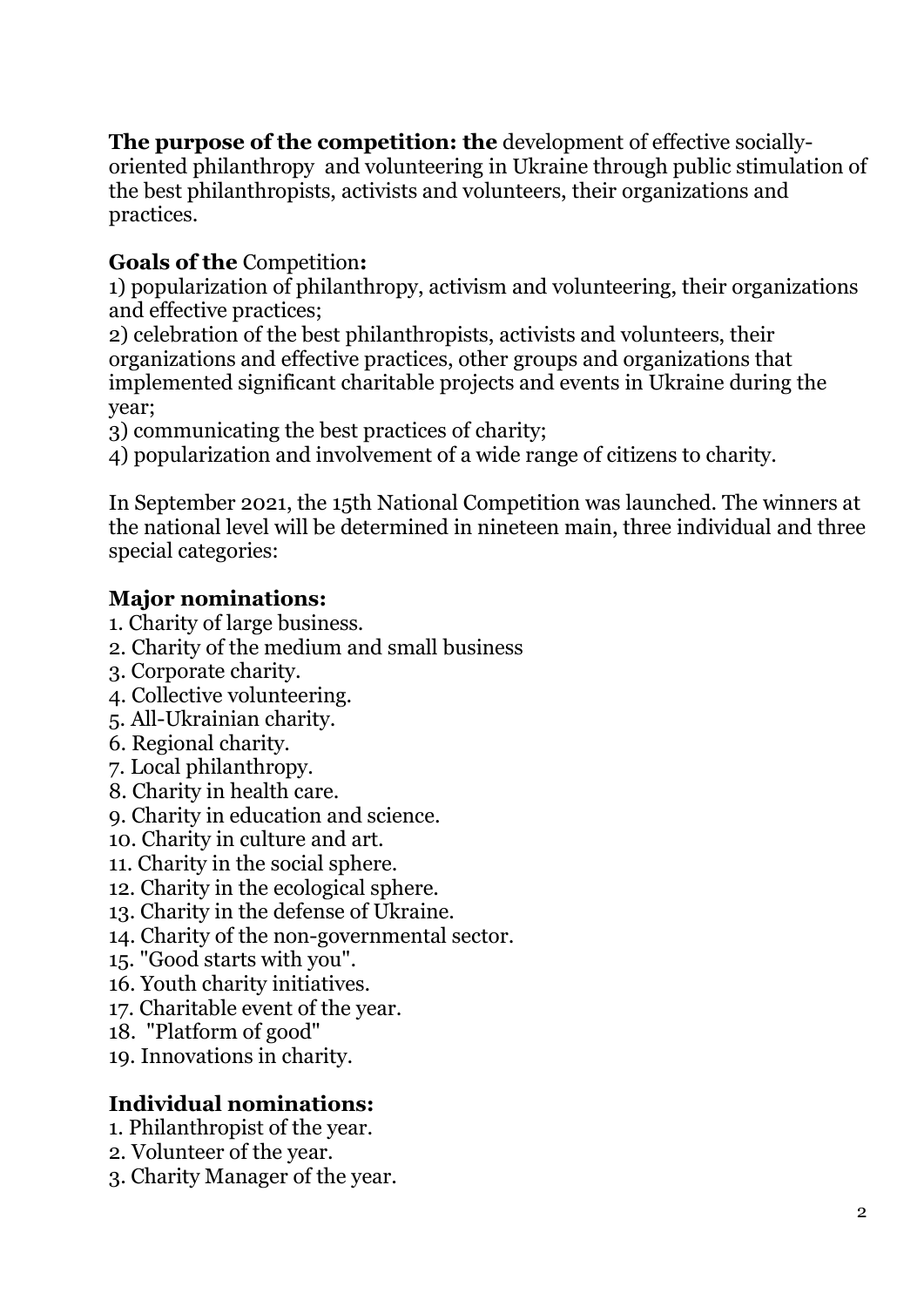## Special nominations:

1. Popular philanthropist (through direct on-line voting).

2. Media about charity. Media and charity.

3. Assistance from abroad.

Within the framework of the All-Ukrainian competition, there are also regional stages of the competition. Regional Charitable Ukraine-2021 competitions started in the following areas: Lviv, Odesa, Khmelnytsky, Zhytomyr, Kherson, Kyiv, Vinnytsia, Donetsk, Poltava, Zaporizhzhya etc.

Conducting, presenting, popularizing and electing the winners of the "Charitable Ukraine" is done by the following bodies: Organizational Committee, Supervisory Board, National Expert Council, Media Council and Business Council.

## Organizational committee:

Oleksandr Maksymchuk is the President of the Association of Charities of Ukraine, Chairman of the committee;

Maryna Antonova, Chairman of the Board of the International Charitable Foundation "Ukraine 3000";

Oleksander Oliynyk, Vice-President of the Association of Charities of Ukraine; Volodymyr Demchak, President of the Ukrainian Trade and Industrial Confederation;

Larysa Mudrak, Vice-President of the Association of Ukrainian Philanthropists; Olha Vieru, Director of The International Convention Center "Ukrainian House".

## Supervisory Board:

Angelica Rudnytska, singer, artist, journalist, volunteer, public figure, Charwoman of Supervisory Board;

Serhiy Fomenko, singer, leader of the band "Mandry";

Ivan Malkovich, poet, director of the publishing house "A-BA-GA-LA-MA-GA"; Irma Vitovskaya-Vantsa, actress, volunteer;

Victoria Voronovich, volunteer, a public activist and founder of the NGO "International Alliance of Brotherly Assistance;

Larisa Bilozir, member of the Verkhovna Rada of Ukraine.

Ivanna Klympush-Tsintsadze, former Vice-Prime-Minister for European and Euro-Atlantic Integration of Ukraine, member of the Verkhovna Rada of Ukraine.

# National Expert Council:

Maryna Krysa, President of the Charity Fund "Friends of the Children". Head of the National Expert Council;

Oleksander Oliynyk, Vice-President of the Association of Ukrainian Charities, Secretary of the National Expert Council;